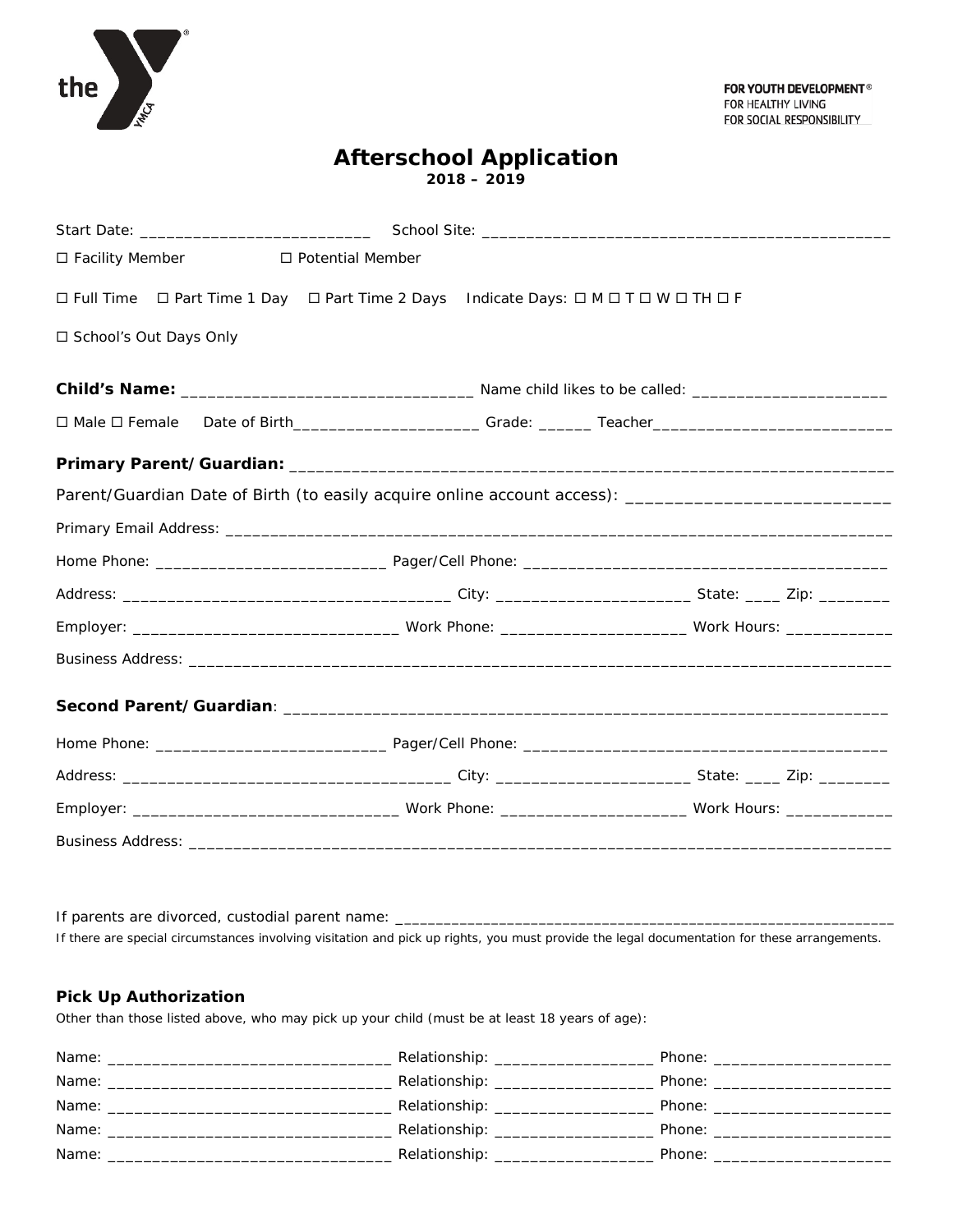#### **EMERGENCY CONTACT** (This is to be someone OTHER than the legal quardians.)

In case of emergency, after attempting the parent/guardian, staff will contact the following additional names of responsible persons who you authorize to act on your behalf.

| ∸ |  |  |
|---|--|--|

## **PHYSICIAN CONTACT INFORMATION**

| <b>Primary</b><br>◥.<br>$-$ |                                            |
|-----------------------------|--------------------------------------------|
| Addres<br>ິບປປ              | DI-<br>$\cdots$<br>________________<br>___ |

#### **ACCIDENT INSURANCE**

The YMCA does not carry accident insurance.

### **REFUND AND CREDIT POLICY**

 There are no refunds or credits for absences, sickness, mishaps, or holidays. To terminate enrollment, you must complete a Change Request Form at the YMCA facility no later than five (5) business days prior to the week of withdraw to stop the draft (Afterschool ONLY).

#### **AUTHORIZATION FOR PARTICIPATION**

I hereby authorize and give permission for my child to attend and participate in all activities.

#### **AUTHORIZATION FOR BASIC FIRST AID, EMERGENCY MEDICAL AND DENTAL CARE**

I hereby grant permission to the YMCA staff and/or medical personnel to give my child basic first aid. In the event I cannot be reached in an emergency, I give permission to medical personnel selected by the YMCA staff to secure and administer treatment (including hospitalization) and provide necessary transportation for my child as named above. The YMCA staff will make every effort to notify me whenever my child becomes ill or injured and, if required, I agree to pick up my child thereafter as soon as possible.

#### **IMMUNIZATION RECORDS**

My child's immunization records are current and on file at the school my child is attending.  $\Box$  Yes  $\Box$  No

#### **PHOTOGRAPHS**

I give permission to the Greater Kingsport Family YMCA, without limitation or obligation, to use photographs, film footage, or tape recordings which may include my child's image or voice for purposes of promoting or interpreting YMCA programs. I release YMCA from any claim of liability for that use.  $\Box$  Yes  $\Box$  No

This completed form may be photo copied. The above information is correct. I have read and understand the above information and agree to abide by that which is set forth. My child will abide by YMCA rules and regulations and follow the guidance provided by YMCA staff while he/she is attending the program.

#### **I understand the registration payment is NON-REFUNDABLE.**

 \_\_\_\_\_\_\_\_\_\_\_\_\_\_\_\_\_\_\_\_\_\_\_\_\_\_\_\_\_\_\_\_\_\_\_\_\_\_\_\_\_\_\_\_\_\_ \_\_\_\_\_\_\_\_\_\_\_\_\_\_\_\_\_\_\_\_\_\_\_\_\_\_\_\_\_\_\_\_\_\_ Signature of Parent or Guardian Date Date

Greater Kingsport Family YMCA \* 1840 Meadowview Pkwy. Kingsport, TN 37660 \* 423.247.9622 \* ymcakpt.org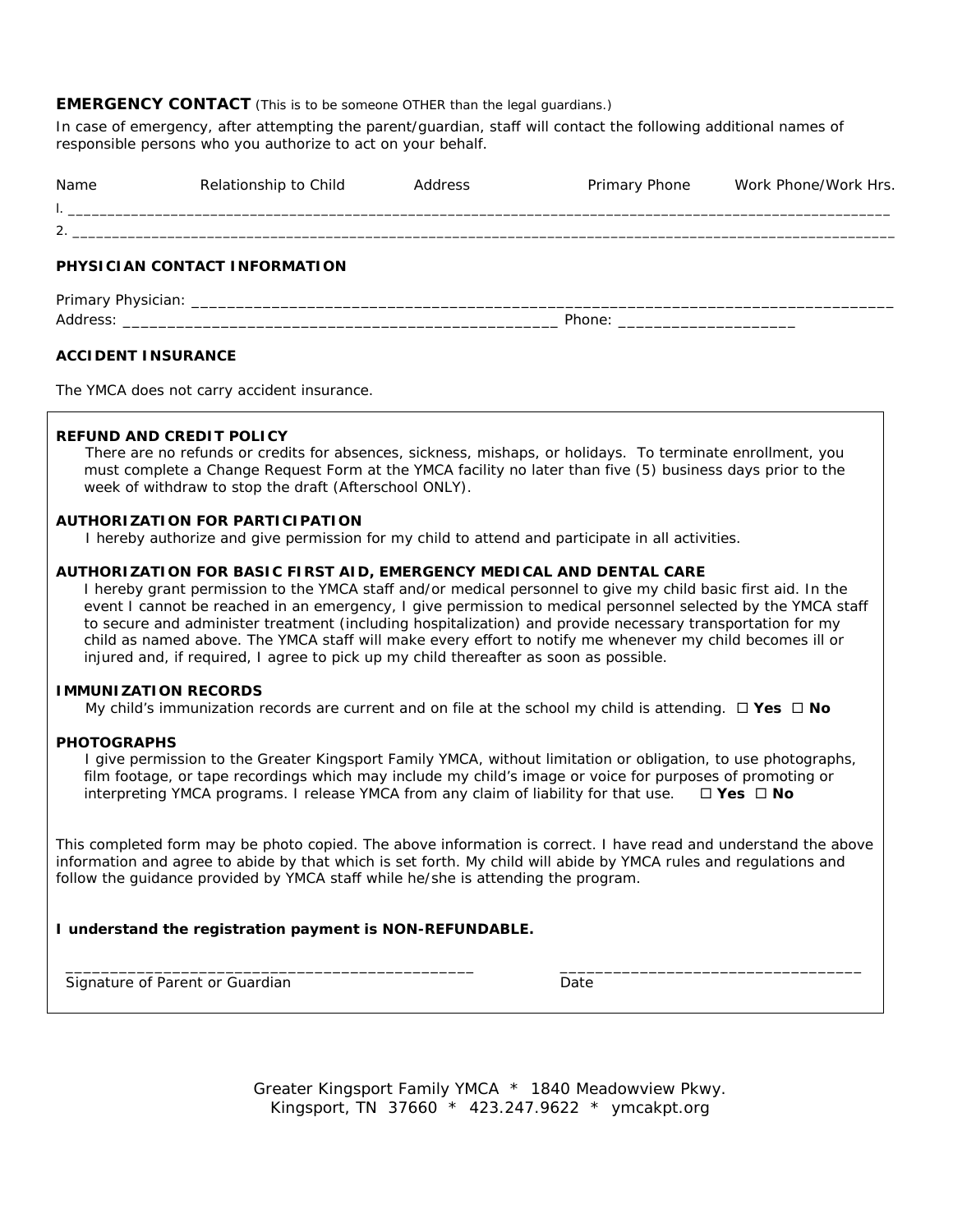## **HEALTH HISTORY**

| <b>DEVELOPMENTAL</b>                                                                                   |
|--------------------------------------------------------------------------------------------------------|
|                                                                                                        |
|                                                                                                        |
|                                                                                                        |
|                                                                                                        |
| Is there any other information that you wish to share that would assist in meeting your child's needs? |
|                                                                                                        |
|                                                                                                        |
|                                                                                                        |

,我们也不能在这里的人,我们也不能在这里的人,我们也不能在这里的人,我们也不能在这里的人,我们也不能在这里的人,我们也不能在这里的人,我们也不能在这里的人,我们也